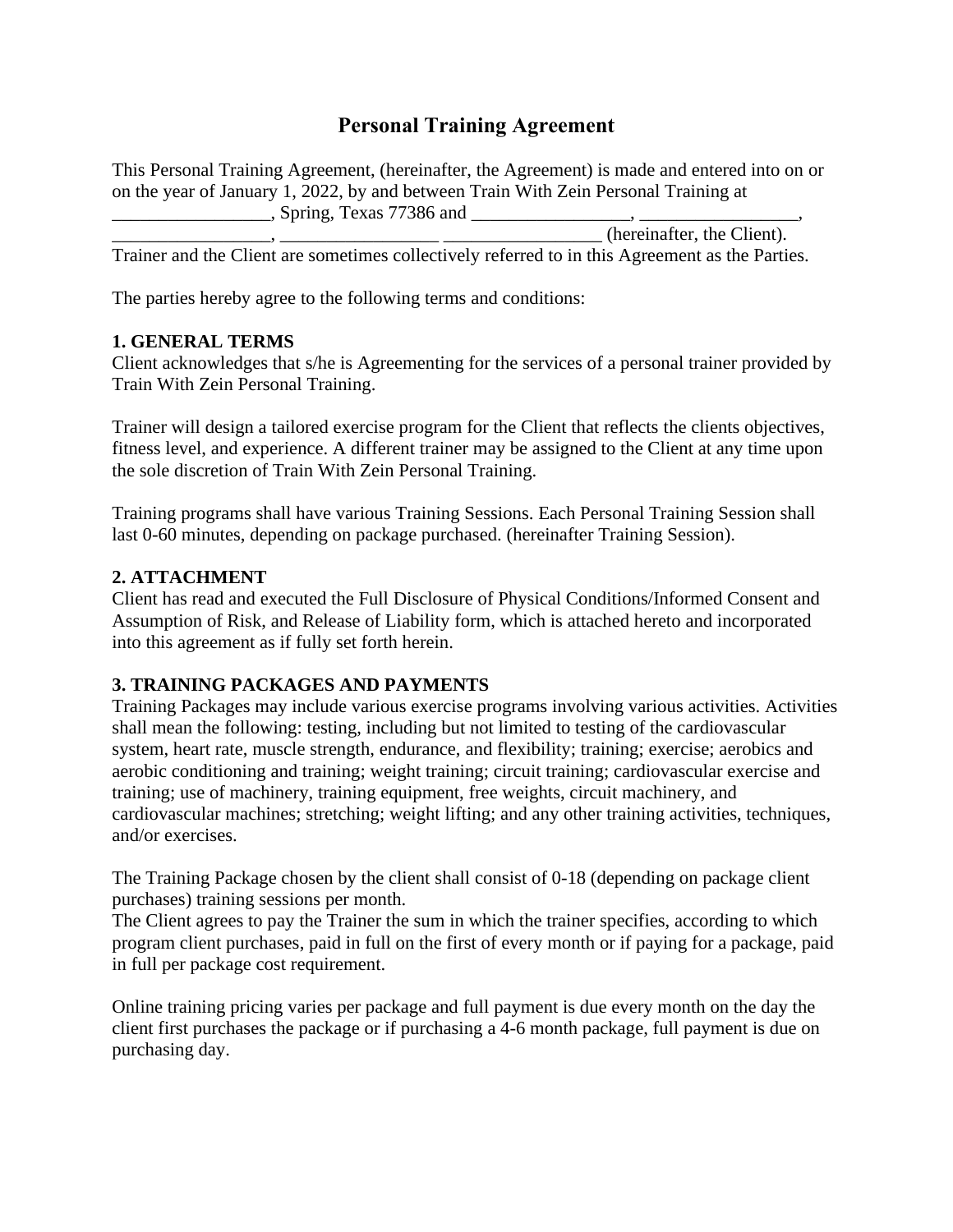Any Training Session not used within 30 days of the Effective Date for any Training Package shall be forfeited. The Client shall not be entitled to a refund of the cost for any Training Sessions.

The amounts payable per Training Session may be adjusted at the sole discretion of the Trainer, at any time. The Client waives notice of any such adjustments to the amounts payable per Training Session.

The Client will be charged for a cancelled appointment unless the Client notifies Zein Wafaie or Train With Zein Personal Training of such cancellation at least 24 hours prior to the scheduled time. If the Client is more than 15 minutes late for an appointment, the lost time will be forfeited and charged for that Training Session as if the Client had been present. If trainer has to cancel for any reason, client is not charged for that session.

Should the Client purchase additional Training Sessions both the Client and the Trainer agree that this Agreement shall remain in full force and effect, and continue to govern the rights and liabilities of the Parties, except as to the amount payable per such additional Training Session, if different from the amount stated above, or unless the Parties execute a new Agreement.

# **4. WAIVER AND INDEMNITY**

The Client agrees to indemnify the staff and/or the fitness trainer for any injuries, illnesses, or expenses from the Clients participation, especially if the Client has neglected to disclose a known medical condition or similar information that might affect the Clients ability to participate in the Fitness Program.

# **5. TERMINATION OF AGREEMENT**

The Parties shall have the right to terminate this Agreement upon thirty (30) days advance written notice of termination to the other party.

# **6. EFFECT OF TERMINATION**

In the event the Client terminates this Agreement, the Trainer shall retain all payments made for all unused Training Sessions or packages. In the event the Trainer terminates this Agreement, the Trainer shall refund to the Client all payments made for unused portions of Training Sessions or packages.

# **7. ENTIRE AGREEMENT**

This Agreement (including the Full Disclosure of Physical Conditions/Informed Consent and Assumption of the Risk and Release of Liability) constitutes the entire agreement of the Parties, and supersedes any and all previous understanding, agreements, arrangements, or discussions, written or oral, between the Parties relating hereto. There are no collateral agreements, representations, or guarantees, oral or otherwise unless attached hereto and signed by both Parties.

# **8. WARRANTIES**

There are no warranties either express or implied in this Agreement that are not expressly contained in this Agreement.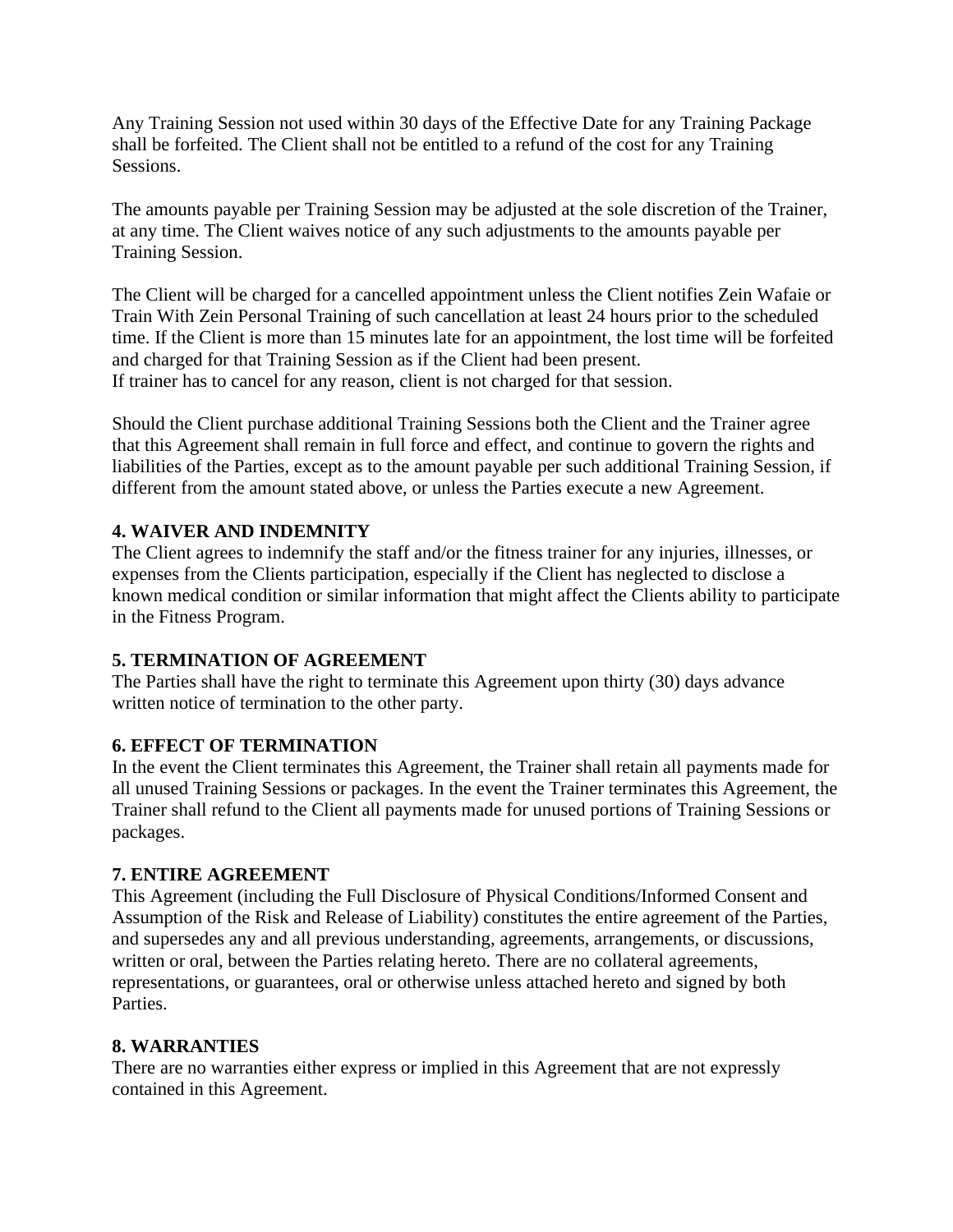# **9. APPLICABLE LAW.**

This Agreement shall be governed by the laws of the State of Texas

#### **10. SIGNATORIES.**

This Agreement shall be signed on behalf of Train With Zein Personal Training by Zein Wafaie, its Owner/Trainer, and by the Client, \_\_\_\_\_\_\_\_\_\_\_\_\_\_\_. This Agreement is effective as of the date first written above.

#### **11. Client Photos.**

Client agrees to allow Zein to use photos of them for website or social media purposes. If client desires to opt out of photos being used on social media or websites, client is to sign Below with a signature and date. If signing this form online, email Zein at [trainwithzeinfitness@gmail.com](mailto:trainwithzeinfitness@gmail.com) to specify that you do not want photographs of yourself used. If you are fine with photographs being used, but you would prefer Zein to cover your face, please specify at the above email address.

Client Signature: (No Photos Allowed)

**Date** Date

Any Client under the age of 18 must have a parent or legal guardian sign this Agreement.

\_\_\_\_\_\_\_\_\_\_\_\_\_\_\_\_\_\_\_\_\_\_\_\_\_\_\_\_\_\_\_\_\_\_\_\_\_ \_\_\_\_\_\_\_\_\_\_\_\_\_\_\_\_\_\_\_\_\_

\_\_\_\_\_\_\_\_\_\_\_\_\_\_\_\_\_\_\_\_\_\_\_\_\_\_\_\_\_\_\_\_\_\_\_\_\_ \_\_\_\_\_\_\_\_\_\_\_\_\_\_\_\_\_\_\_\_\_

TRAINER:

Train With Zein Personal Training Date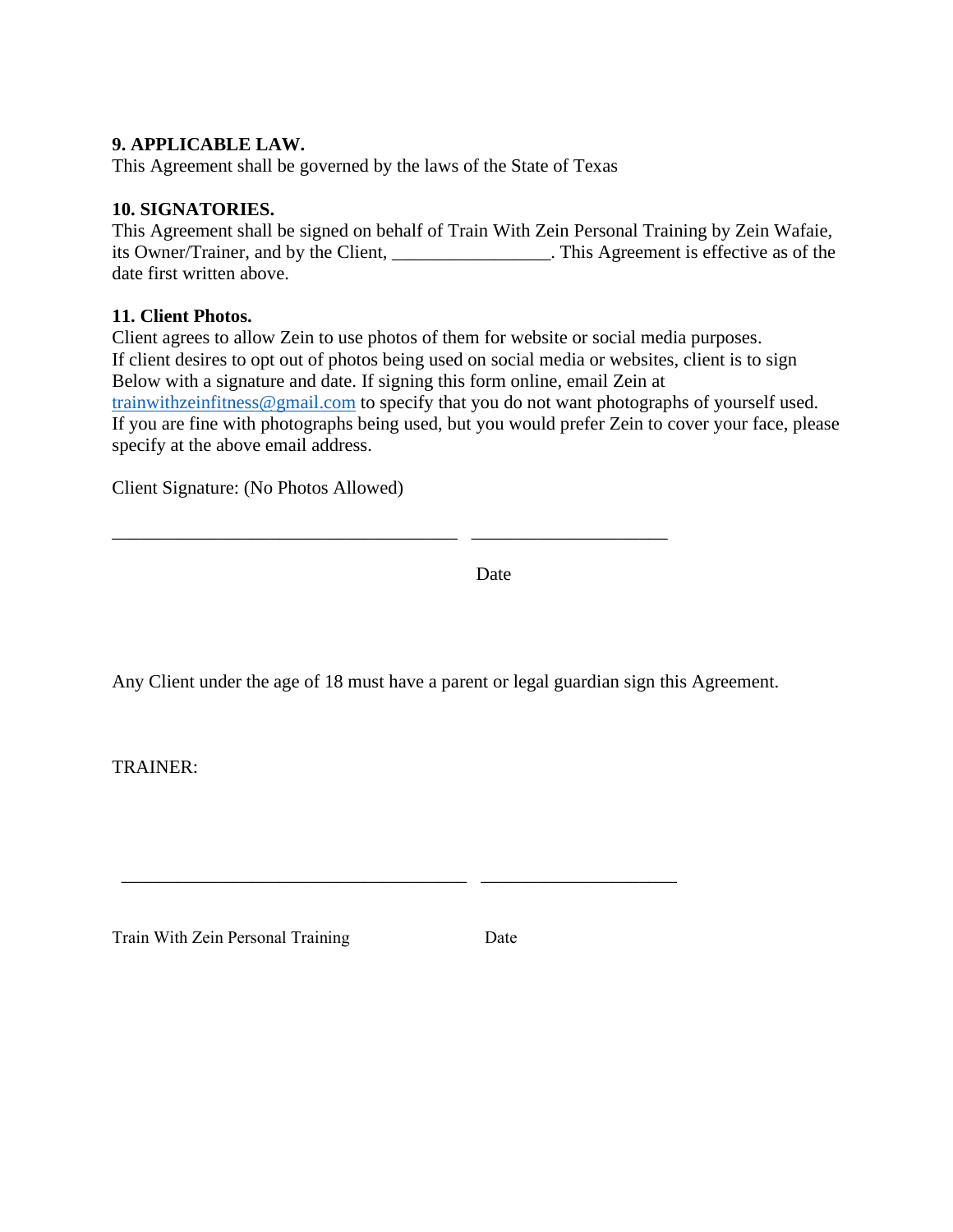By Zein Wafaie, its Owner/Trainer

\_\_\_\_\_\_\_\_\_\_\_\_\_\_\_\_\_

\_\_\_\_\_\_\_\_\_\_\_\_\_\_\_\_\_

\_\_\_\_\_\_\_\_\_\_\_\_\_\_\_\_\_

CLIENT:

#### **Date Disclosure of Physical Conditions / Informed Consent and Assumption of Risk and Release of Liability**

\_\_\_\_\_\_\_\_\_\_\_\_\_\_\_\_\_\_\_\_\_\_\_\_\_\_\_\_\_\_\_\_\_\_\_\_\_\_ \_\_\_\_\_\_\_\_\_\_\_\_\_\_\_\_\_\_\_\_\_

\_\_\_\_\_\_\_\_\_\_\_\_\_\_\_\_\_\_\_\_\_\_\_\_\_\_\_\_\_\_\_\_\_\_\_\_\_\_\_\_\_\_\_\_\_\_\_\_

\_\_\_\_\_\_\_\_\_\_\_\_\_\_\_\_\_\_\_\_\_\_\_\_\_\_\_\_\_\_\_\_\_\_\_\_\_\_\_\_\_\_\_\_\_\_\_\_

\_\_\_\_\_\_\_\_\_\_\_\_\_\_\_\_\_\_\_\_\_\_\_\_\_\_\_\_\_\_\_\_\_\_\_\_\_\_\_\_\_\_\_\_\_\_\_\_

This Full Disclosure of Physical Conditions/Informed Consent and Assumption of Risk, and Release of Liability is executed on January 2, 2022, and is a material part of, and is incorporated by reference into the Personal Training Agreement executed by the Client.

1. The Client certifies that he or she is physically sound and suffering from no condition, impairment, disease, infirmity, or illness that would prevent the Clients participation in the Clients Activities under this Agreement, except as hereinafter stated.

2. The Client certifies that he or she has been informed of the need for a physicians approval for participation in the Activities under this Agreement.

<sup>3.</sup> The Client certifies that Zein Wafaie has recommended that the Client have a yearly or more frequent physical examination and consultation with the Clients physician as to physical activity, exercise, and use of exercise and training equipment so that the Client may have knowledge that he has either (a) been given permission by the Clients physician to participate, or (b) that the Client has decided to participate in the Activities under this Agreement without the approval of his physician.

<sup>4.</sup> The Client expressly assumes all responsibility for the Clients participation in the Activities under this Agreement.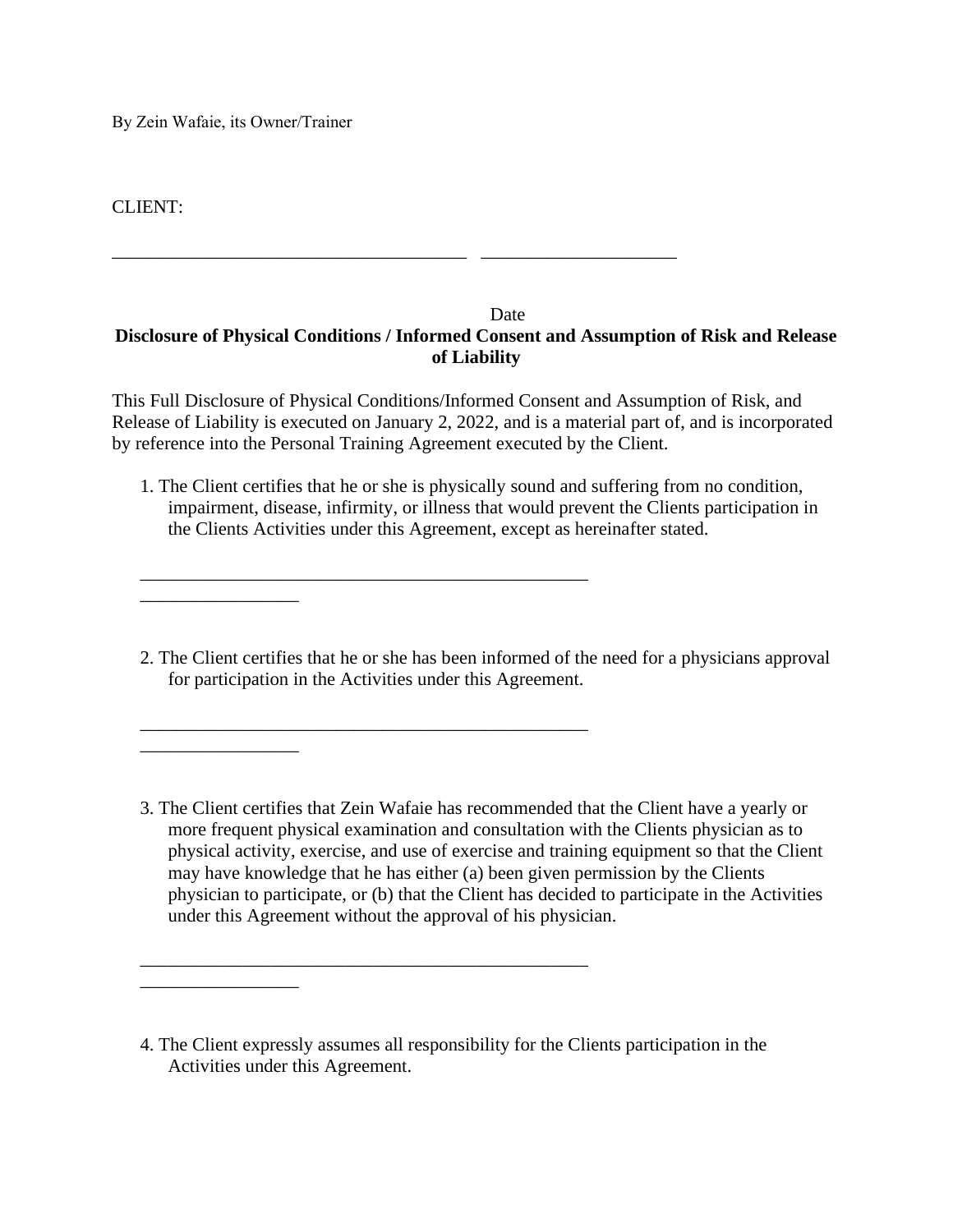5. THE CLIENT CERTIFIES THAT THE CLIENT HAS GIVEN FULL AND COMPLETE DISCLOSURE OF ALL PHYSICAL CONDITIONS, IMPAIRMENTS, DISEASES, INFIRMITIES OR ILLNESSES THAT MIGHT AFFECT OR PREVENT THE CLIENTS PARTICIPATION IN THE ACTIVITIES UNDER THIS AGREEMENT. THE CLIENT REPRESENTS THAT HE HAS NO CONGENITAL, PHYSICAL, OR MENTAL HEALTH PROBLEMS, NO UNDERLYING CARDIOVASCULAR, NEUROLOGICAL, OR ANY ILLNESS, OR CONDITION WHICH MIGHT AFFECT OR PREVENT THE CLIENTS PARTICIPATION IN THE ACTIVITIES UNDER THIS AGREEMENT.

#### Informed Consent and Assumption of the Risk

- 1. The Client enters into this Agreement with full knowledge of all the risks and benefits associated with the Activities under this Agreement. The Client certifies that the client is of a legal age to enter into a Agreement, and is not mentally incapacitated. The Client certifies that he enters into this Agreement without duress, undue influence, and for valuable consideration.
- 2. The Client certifies he or she understands the risks associated with participation in the Activities under this Agreement including, but not limited to physical injury resulting from the acts, omissions, and/or negligence of others. The Client certifies that the Client knows and fully understands the importance and relevance of all the risks, and expressly and voluntarily assumes any and all risks associated with the Clients participation in the Activities under this Agreement, including but not limited to the activities of training; exercise; aerobics and aerobic conditioning and training; weight training; circuit training; cardiovascular exercise and training; use of machinery, training equipment, free weights, circuit machinery and cardiovascular machines; stretching; weight lifting; testing, including but not limited to testing of the cardiovascular system, heart rate, muscle strength, endurance, and flexibility; and any other training activities, techniques, and/or exercises. Further, the Client expressly and voluntarily assumes any and all risk associated with the Clients participation in the Activities under this Agreement, including but not limited to the risks of dizziness; strains and/or sprains; fractures of any kind; syncope (fainting); arrhythmia (alteration in heart rhythm); dyspnea (shortness of breath); angina pectoris (chest pain); tachycardia (rapid resting heart rate over 100 beats per minute); myocardial infarction (heart attack); cerebrovascular accident (stroke); dysrhythmia (abnormal rhythm of brain waves or heart rhythm), and/or any other physical injury, due to any cause whatsoever.

#### **Release of Liability**

1. Client certifies that the Client voluntarily agrees to participate in the Activities under this Agreement, including but not limited to the activities of training; exercise; aerobics and aerobic conditioning and training; weight training; circuit training; cardiovascular exercise and training; use of machinery, training equipment, free weights, circuit machinery and cardiovascular machines; stretching; weight lifting; testing, including but